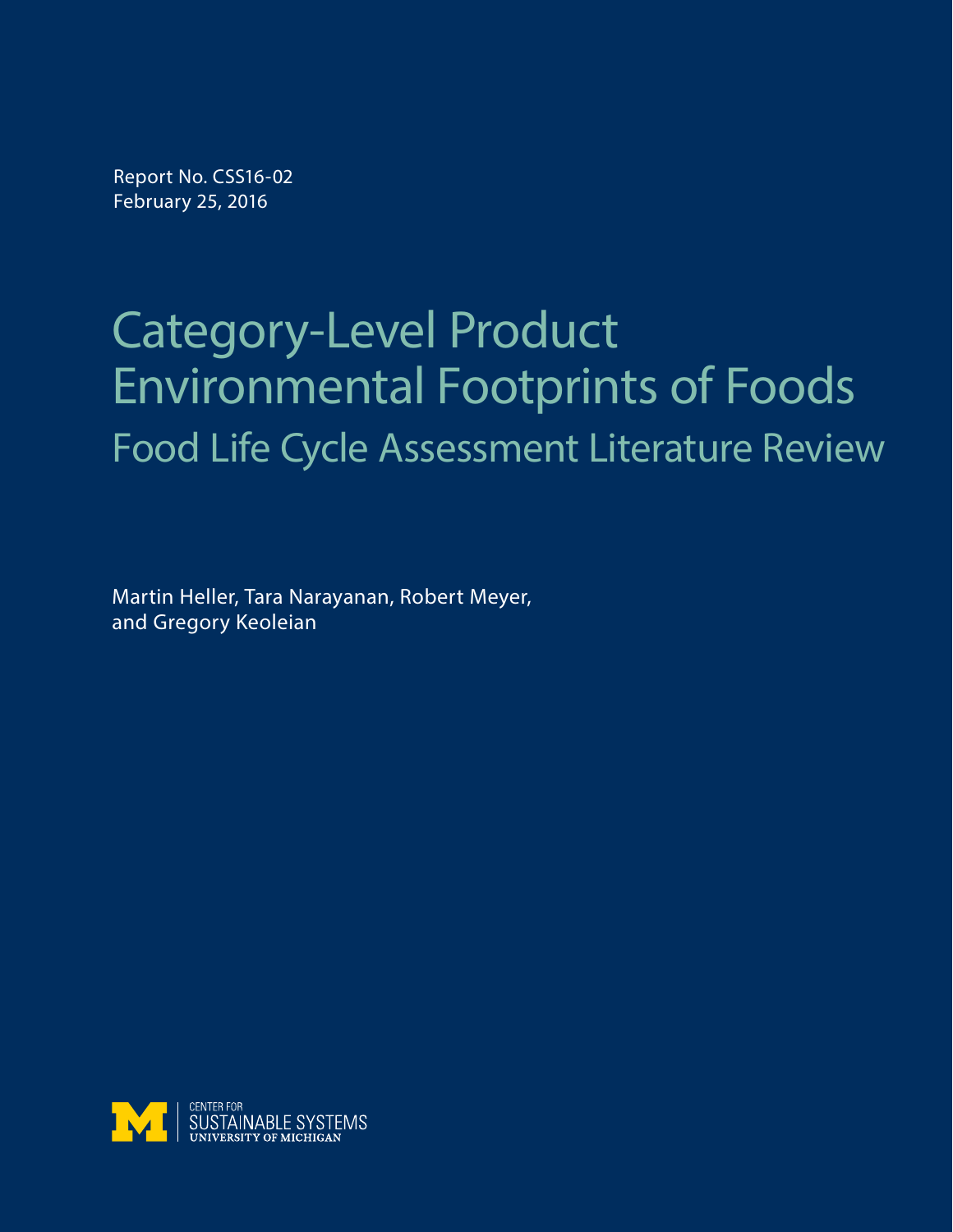#### STATEMENT OF WORK:

**Initial literature scan**: Contractor will identify and review in summary fashion existing literature evaluating the life cycle environmental impacts of foods. Contractor will provide to DEQ an annotated summary of all relevant documents, noting for each document, at a minimum: the authors and their affiliations, year of publication, types of foods, geographic representation, types of environmental impact categories included, and life cycle stages (e.g., cradle-to-farm gate, cradle-to-factory gate, or cradle-to-grave).

#### **1. Introduction to Life Cycle Assessment and Relevant Environmental Impact Categories**

Life Cycle Assessment (LCA) is an accounting, evaluation and interpretation methodological tool used to assess the potential environmental impacts of product systems and services, accounting for the emissions and resource use throughout a product's life cycle. "Product life cycle" refers to the stages from raw material acquisition through production, distribution, use, and disposal (see Figure 1). LCA is defined and standardized through international

guidelines (ISO-14040-2006, ISO-14044-2006) but remains a flexible methodological framework permitting application to a wide range of questions and product systems. The basic LCA framework is an iterative procedure involving four main steps: 1) definition of the goal and scope of the study–what are we studying, how are we studying it, why, and for whom?; 2) life cycle inventory analysis - data

# Product Life Cycle



 $M, E$  material and energy inputs for process and distribution

W waste (gaseous, liquid, solid) output from product, process and distribution

#### - material flow of product component

#### **Figure 1. Generic product life cycle diagram showing "cradle to grave" life cycle stages.**

collection and calculation procedures to quantify relevant inputs and outputs (energy, raw materials, co-products, waste, emissions to air, water, and soil) across each unit process within the system boundary; 3) life cycle impact assessment–associating inventory data with specific environmental impact categories and modeling the relevance of those impacts; and 4) interpretation of outcomes.

LCA can be very useful in providing a broad systems perspective in identifying opportunities for improved environmental efficiency. Its applications include identifying environmental hotspots, evaluating alternative scenarios, and identifying and avoiding burden shifting – between life cycle stages or between environmental impact categories.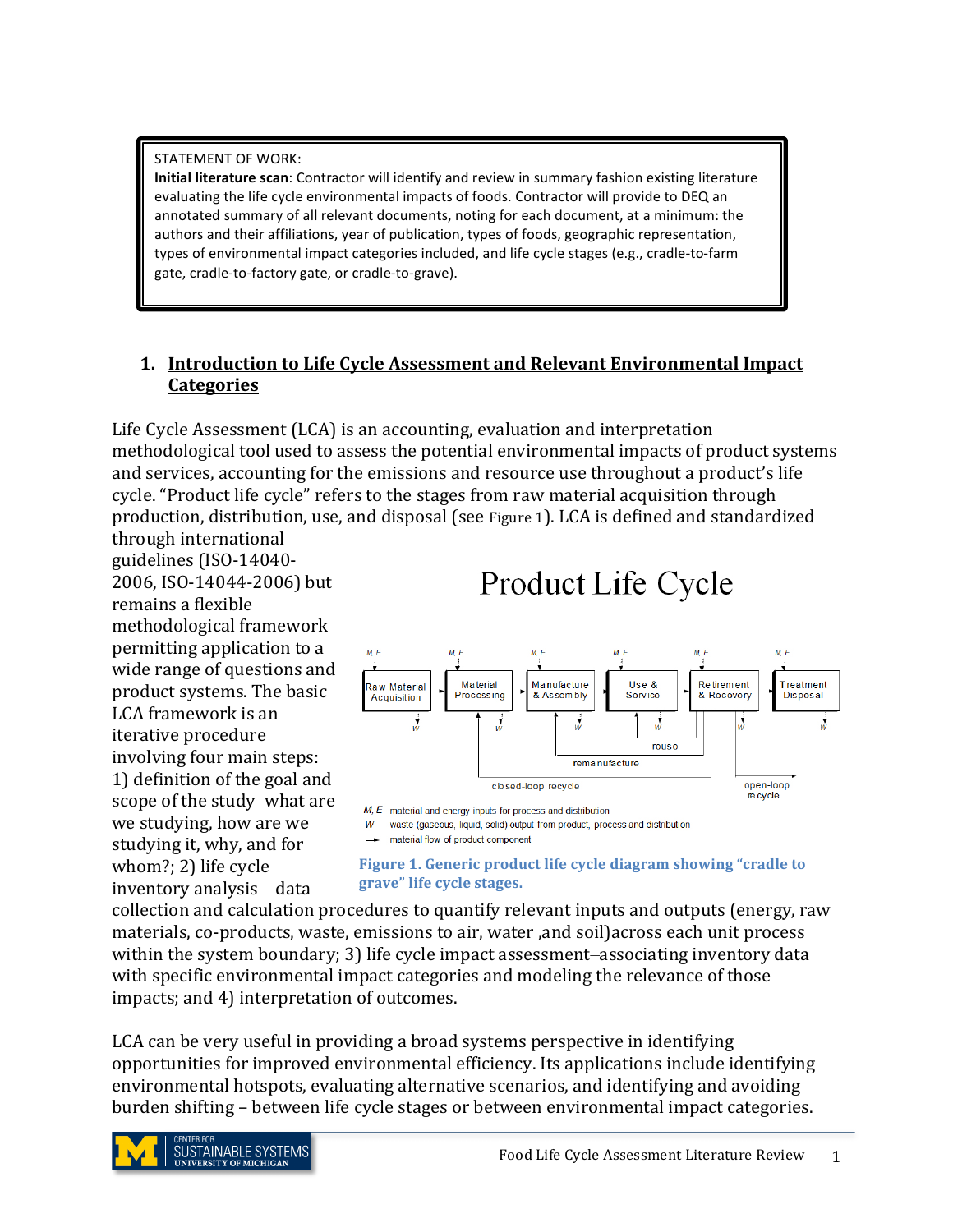While the LCA ideal is certainly to include full "cradle to grave" life cycle stages and evaluate a diverse set of environmental impact categories, often a particular research goal or limited availability of data warrants a reduced scope (e.g., cradle to farm gate, or a focus only on greenhouse gas emissions). Much can be gained from such studies, but interpretation requires caveats.

Environmental impact categories that may be evaluated in food and agricultural LCAs include: cumulative energy demand, global warming potential, eutrophication potential, acidification potential, ozone depletion potential, land use, water use, and human and ecotoxicity potentials. Brief descriptions of these are provided below.

#### Cumulative energy demand (E):

Virtually all products require energy as part of their life cycle, either directly  $-$  as in the use phase of an automobile  $-$  or indirectly  $-$  as in the embodied energy contained in plastics. What's more, different energy carriers  $-$  coal, oil, electricity  $-$  require different amounts of primary energy for their production (extraction, processing, generation) and delivery (transport, transmission and distribution). Cumulative energy demand, also called primary energy consumption, is a measure of the energy needs throughout a product's life cycle, and is commonly expressed in megajoules  $(M)$ .

#### Global warming potential (GHGE):

Incoming solar radiation is absorbed and reemitted back from the Earth's surface as infrared energy. Greenhouse gases (GHGs) in the atmosphere prevent some of this heat from escaping into space and instead reflect the energy back to further warm the surface. Human activities that produce GHGs amplify this greenhouse effect by modifying the Earth's energy balance between incoming solar radiation and the heat released back into space, resulting in climate change. Anthropogenic emissions that contribute significantly to climate change include carbon dioxide, methane and nitrous oxide.

The relative contributions of different chemical emissions to the greenhouse effect are commonly calculated relative to 1 mass unit of carbon dioxide (e.g., kg  $CO<sub>2</sub>$ ) equivalents). The Intergovernmental Panel for Climate Change (IPCC) provides these relative factors, typically based on effects over a time horizon of 100 years. For example, 1 kg of methane is currently understood to have the equivalent global warming potential as 28 kg of  $CO<sub>2</sub>$ . Nitrous oxide is 265 times as powerful as  $CO<sub>2</sub>$ .

# Eutrophication potential (EP):

Eutrophication originates mainly from nitrogen and phosphorus in sewage outlets, manures and fertilizers. Nutrients that run off, leach or otherwise enter waterways accelerate the growth of algae and other vegetation in water. Degradation of this excess organic material consumes oxygen, resulting in oxygen deficiency and fish kills (dead zones). Eutrophication potential quantifies nutrient enrichment by the release of substances in water or into the soil, and is commonly expressed in  $PO_4$  equivalents.

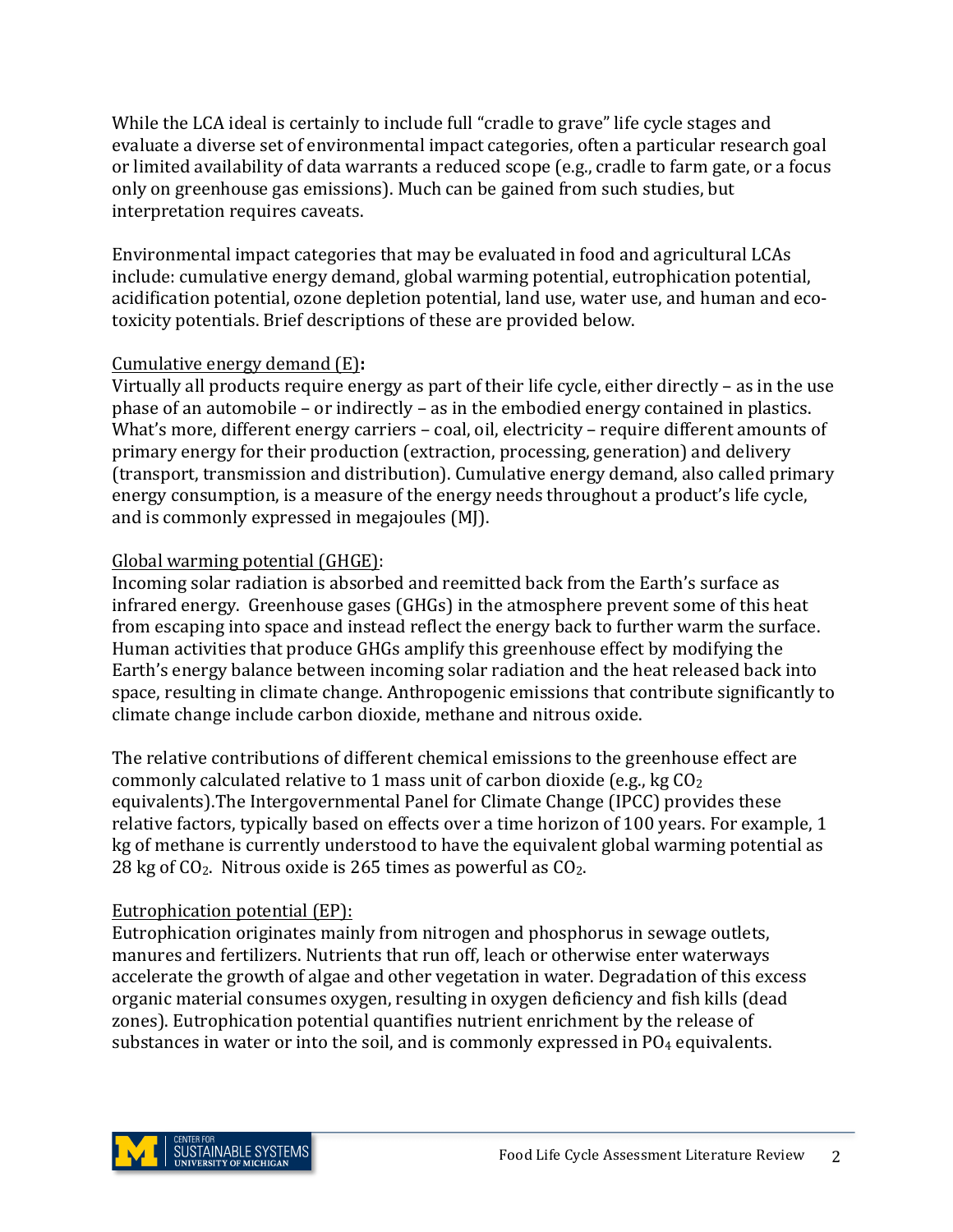#### Acidification potential(AP):

Acidification originates from the emissions of sulfur dioxide and oxides of nitrogen, which react with water vapor in the atmosphere and form acids that precipitate to the earth's surface (acid rain). Acidification potential measures the contribution of an emission substance to acidification, typically expressed in  $SO<sub>2</sub>$  equivalents.

#### Ozone depletion potential (ODP):

The ozone layer in the atmosphere protects plants and animals from harmful UV-radiation from the sun. Some substances in the atmosphere make the ozone layer decline, resulting in increased UV-radiation at ground level. The ozone depletion potential is the contribution of a substance to the depletion of the ozone layer, and is typically expressed in CFC-11 equivalents.

#### Land Use  $(LU)$ :

Land resources are obviously very important for agricultural production, but impact assessment methods capable of differentiating land use practices in terms of ecosystem services provided are at early stages of development and not yet routinely applied in LCA studies. If land use is reported in a food LCA, it often is merely an inventory of land use (e.g., hectares per year per kg of product). For annual crops, this is a direct reflection of yield, but it can also be a useful indicator for animal based foods where land is used in producing feeds. Land use is also highly dependent on location, as yields vary with soils and climate, so generalizations across regions are difficult.

### Water use (WU):

Water resources are also essential for agricultural production, and irrigation with surface and ground water (termed "blue water" in water use jargon) makes agriculture possible in more arid regions. Again, geographical location influences the amount of blue water required to produce a given crop. The *impact* of that water use on the local environment and other potential users, however, also varies with location: using water in water stressed regions is more impactful than using water in regions with ample supply. Generalization of water use from one production region to another is difficult and unadvisable. Water use in LCA is often reported simply as an inventory (liters), but consensus is building as to how best to incorporate the *impact* of water use in an LCA framework.

# Human toxicity potential (HTP), eco-toxicity potential (ETP)

A toxicological effect is an adverse change in the structure or function of a species as a result of exposure to a chemical. Characterization factors for various chemicals are developed based on multimedia chemical fate models, exposure correlations, and chemical risk screenings. HTP can be expressed in terms of disability adjusted life years (DALYs) to allow comparisons with other human health effects. ETP are often disaggregated into terrestrial eco-toxicity potential (TETP) and aquatic or marine eco-toxicity potential (AETP) and can be expressed in terms of potentially affected fraction of species or potentially disappeared fraction of species. Toxicity potentials are characterized by high uncertainties due to the complex fate, exposure and toxicological modeling required.

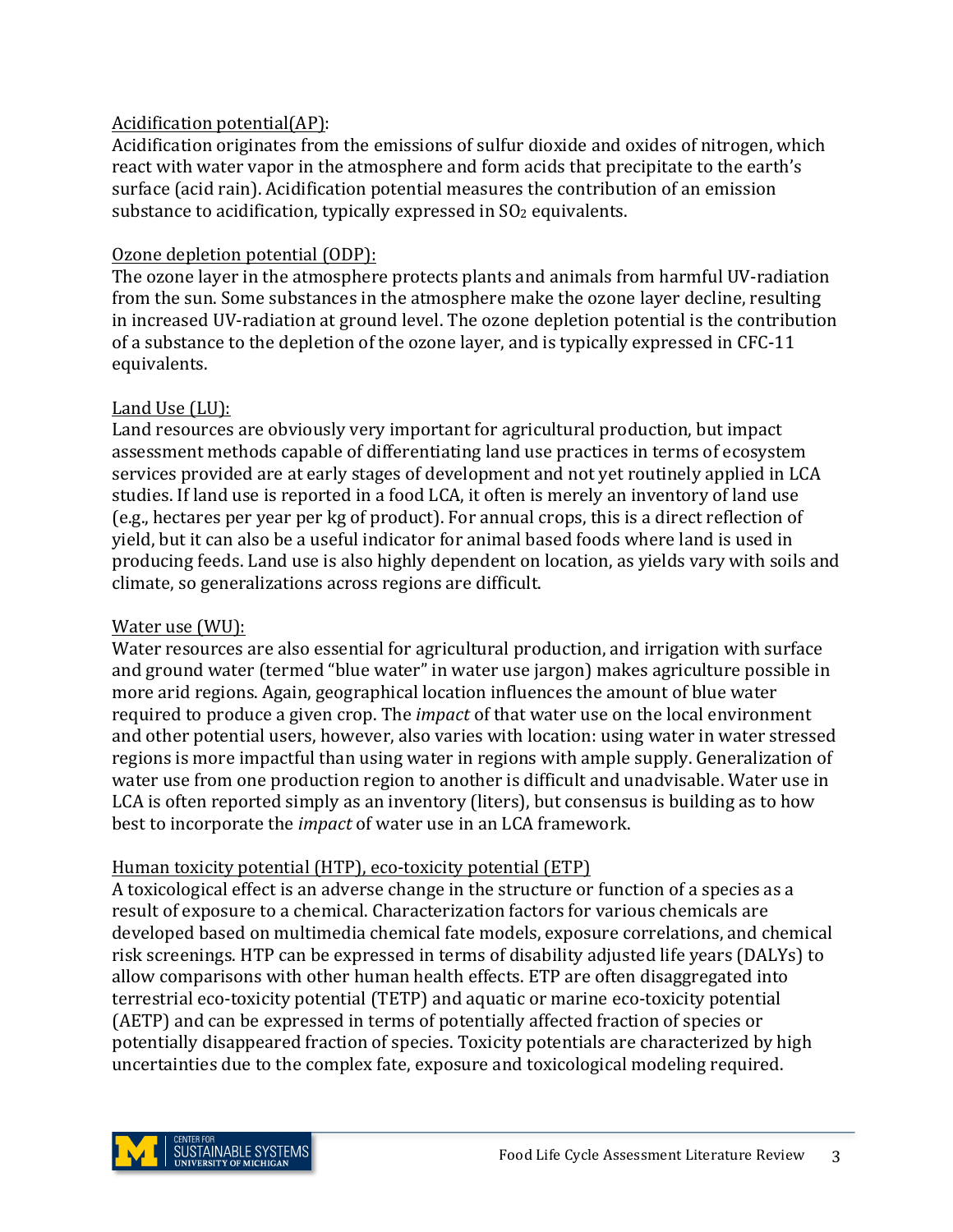#### **2.** Literature review of food LCAs

Agricultural and food product systems have offered both an ideal and challenging application of LCA methods due to their complexity and their close interlink between nature and human built and managed systems. Growing interest in the environmental impact of food production systems has resulted in an accumulating number of LCAs conducted on a wide variety of foods produced in diverse regions across the globe. Here, we offer a broad overview of available food LCA research.

#### Literature review approach

As a complement to literature gathered in previous research efforts, we conducted a systematic search in Web of Science and Google Scholar databases. Search terms included combinations of "LCA" and "life cycle" with "food" as well as specific food types important to the Pacific Northwest. Articles and reports published in the past ten years (after 2005) that applied LCA methods to one or more food products were reviewed and inventoried. Peer reviewed journal articles as well as thoroughly documented reports from governmental and non-governmental organizations were considered. The literature review was limited to reports available in the public domain, and thus did not include privatelyfunded studies intended for internal use. Agricultural crops not expressly grown as human food (e.g., biofuels, timber, fibers) were excluded.

#### Summary of literature review results

The literature review resulted in 184 unique publications and 771 entries, where an "entry" represents a food type – production scenario combination (e.g., an article comparing organic and conventional production of apples would result in two or more entries). The full list of entries is cataloged in the spreadsheet, "Food LCA Lit Review DB 020216.xlsx"; fields contained within this catalog are described in Appendix A. This database represents a broad but initial scan of the LCA literature, and once foods are selected for further research, more directed searching may identify additional studies. The following figures summarize and characterize this collection of food LCAs.

Figure 2 shows the distribution of entries by food type. A relatively even distribution across meat, vegetables, fruit and dairy was found. Table 1 further describes the frequency of occurrence of specific foods within the literature review catalog.

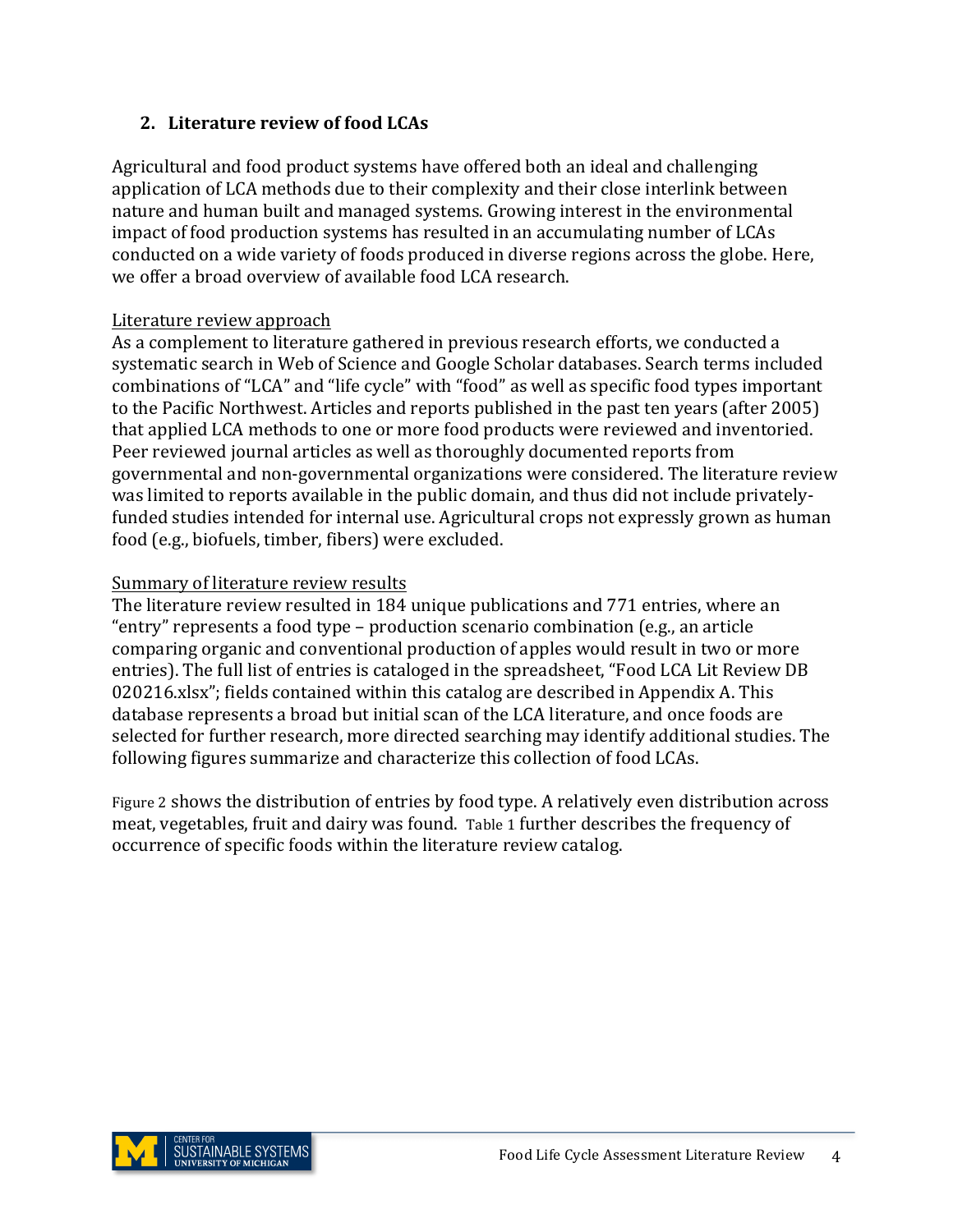

Figure 2. Breakdown of entries contained in Food LCA Literature Review database by **food type.**

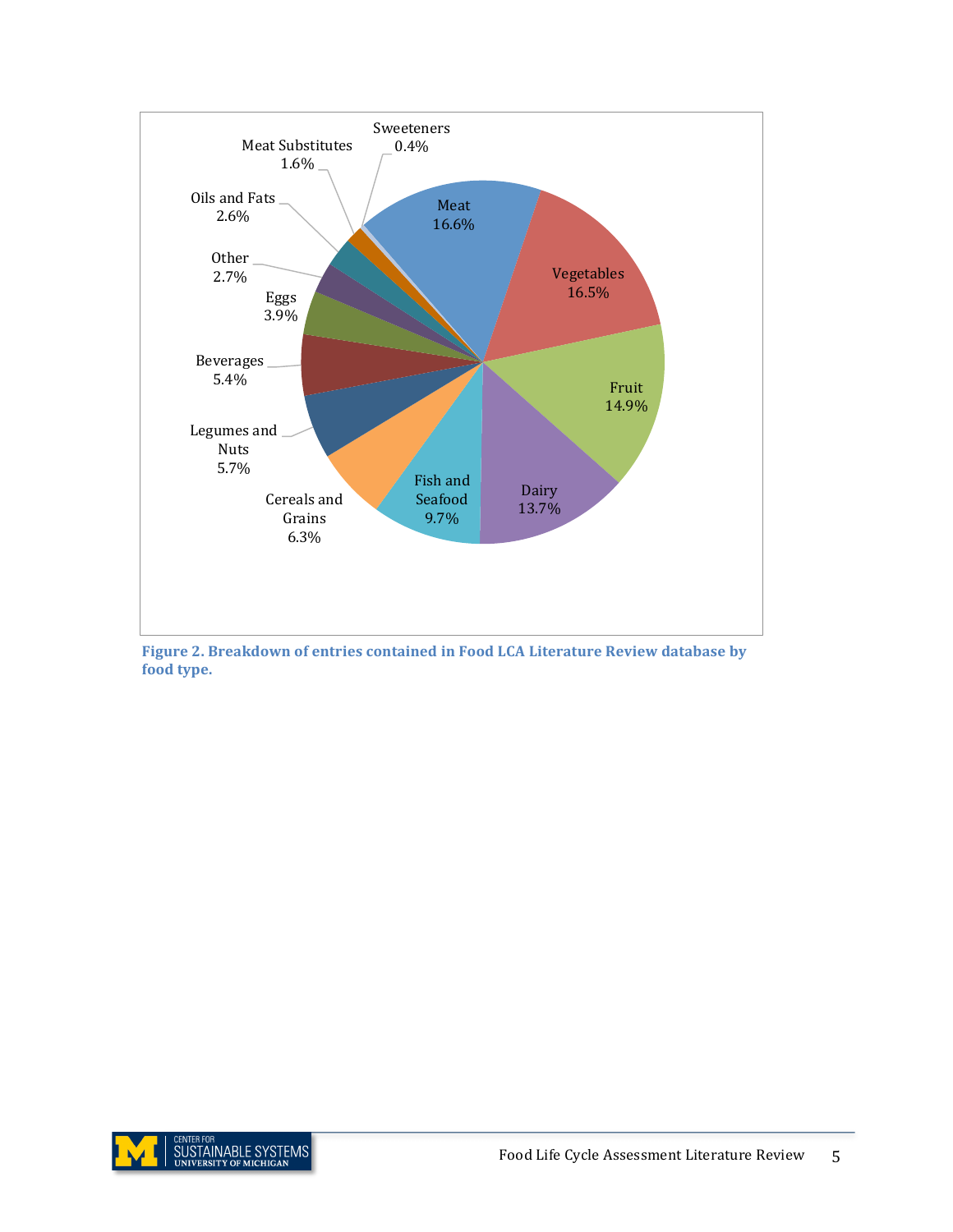| Meat                         | 127                     | Vegetables                | 126                     | Fruit                      | 111                     |
|------------------------------|-------------------------|---------------------------|-------------------------|----------------------------|-------------------------|
| <b>Beef</b>                  | 48                      | Tomatoes                  | 48                      | Apples                     | 27                      |
| Pork                         | 39                      | Lettuce                   | 20                      | Strawberries               | 11                      |
| Chicken                      | 18                      | Potatoes                  | 16                      | <b>Bananas</b>             | 9                       |
| Sheep                        | 10                      | Broccoli                  | $\overline{6}$          | Pears                      | 8                       |
| Rabbit, Hare                 | $\overline{\mathbf{3}}$ | Mushrooms                 | 5                       | Peaches                    | $\overline{7}$          |
| Turkey                       | $\overline{3}$          | Carrots                   | $\overline{4}$          | Oranges & other citrus     | $\overline{7}$          |
| Veal                         | $\overline{3}$          | Escarole                  | 4                       | Pineapple                  | $\boldsymbol{6}$        |
| <b>Duck</b>                  | $\overline{1}$          | <b>Green Beans</b>        | $\overline{4}$          | Avocado                    | $\overline{\mathbf{5}}$ |
| Goat                         | $\overline{1}$          | Cucumber                  | $\overline{3}$          | Kiwi                       | $\overline{5}$          |
| Snail                        | $\overline{1}$          | Garlic                    | $\overline{3}$          | Raspberries                | $\overline{5}$          |
| Dairy                        | 100                     | Peas                      | $\overline{3}$          | other tropical fruits      | $\overline{5}$          |
| <b>Fluid Milk</b>            | 46                      | Asparagus                 | $\overline{2}$          | <b>Blueberries</b>         | $\overline{\mathbf{4}}$ |
| Cheese, Assorted             | 25                      | <b>Bell Peppers</b>       | $\mathbf{1}$            | Olives                     | $\overline{\mathbf{4}}$ |
| Yogurt                       | 11                      | Cauliflower               | $\mathbf{1}$            | Cherries                   | $\mathsf 3$             |
| <b>Butter</b>                | 5                       | Eggplant                  | $\mathbf{1}$            | Grapes                     | $\overline{\mathbf{3}}$ |
| <b>Buttermilk</b>            | $\overline{\mathbf{4}}$ | Fennel                    | $\mathbf{1}$            | Mango                      | $\mathbf{1}$            |
| Cream                        | $\overline{c}$          | Leek                      | $\overline{1}$          | Melon                      | $\mathbf{1}$            |
| Sheep Milk                   | $\overline{2}$          | Onions                    | $\mathbf{1}$            | Wild caught fish & seafood | 39                      |
| <b>Buffalo milk</b>          | $\mathbf{1}$            | Spinach                   | $\mathbf{1}$            | Atlantic Cod               | 13                      |
| Dairy Powders                | $\mathbf{1}$            | Zucchini                  | $\mathbf 1$             | Mackerel                   | 5                       |
| <b>Frozen Dairy Products</b> | $\overline{1}$          | <b>Cereals and Grains</b> | 45                      | Lobster                    | $\overline{\mathbf{r}}$ |
| Sour cream                   | $\mathbf{1}$            | Wheat                     | 15                      | Herring                    | $\overline{\mathbf{3}}$ |
| <b>Concentrated Milk</b>     | $\overline{1}$          | <b>Bread</b>              | 11                      | Sardines                   | $\overline{\mathbf{3}}$ |
| <b>Nuts &amp; Legumes</b>    | 42                      | Rice                      | $\overline{9}$          | Haddock                    | $\overline{2}$          |
| Cashews                      | 14                      | Corn                      | $\overline{4}$          | Hake                       | $\overline{c}$          |
| Hazelnuts                    | 9                       | <b>Breakfast Cereal</b>   | $\overline{2}$          | Alaskan Pollock            | $\overline{\mathbf{c}}$ |
| Almonds                      | $\overline{7}$          | Wheat flour               | $\overline{2}$          | Alaskan Salmon             | $\overline{2}$          |
| Peanuts                      | $\overline{7}$          | Barley                    | $\overline{\mathbf{1}}$ | Octopus                    | $\mathbf 1$             |
| Soybeans                     | $\overline{2}$          | Oatmeal                   | $\overline{1}$          | Saithe                     | $\mathbf 1$             |
| Walnuts                      | $\overline{2}$          |                           |                         | Tuna                       | $\mathbf 1$             |
| Pistachio                    | $\overline{1}$          |                           |                         | Farmed fish & seafood      | 36                      |
|                              |                         |                           |                         | Salmon                     | 17                      |
|                              |                         |                           |                         | Trout                      | 6                       |
|                              |                         |                           |                         | Mussels                    | $\pmb{4}$               |
|                              |                         |                           |                         | Sea Bass                   | $\mathsf 3$             |
|                              |                         |                           |                         | Shrimp                     | $\overline{2}$          |
|                              |                         |                           |                         | Tilapia                    | $\mathbf 2$             |
|                              |                         |                           |                         | Artic Char                 | $\mathbf 1$             |
|                              |                         |                           |                         | Turbot                     | $\mathbf 1$             |

Table 1. Listing of the number of entries contained in Food LCA Literature Review database for specific foods in major food categories.

LCA studies can vary in their scope, including the life cycle stages included, depending on the particular goal of the study. Our literature review catalogs specifically which life cycle stages are considered in a given entry. Figure 3 summarizes this information: while all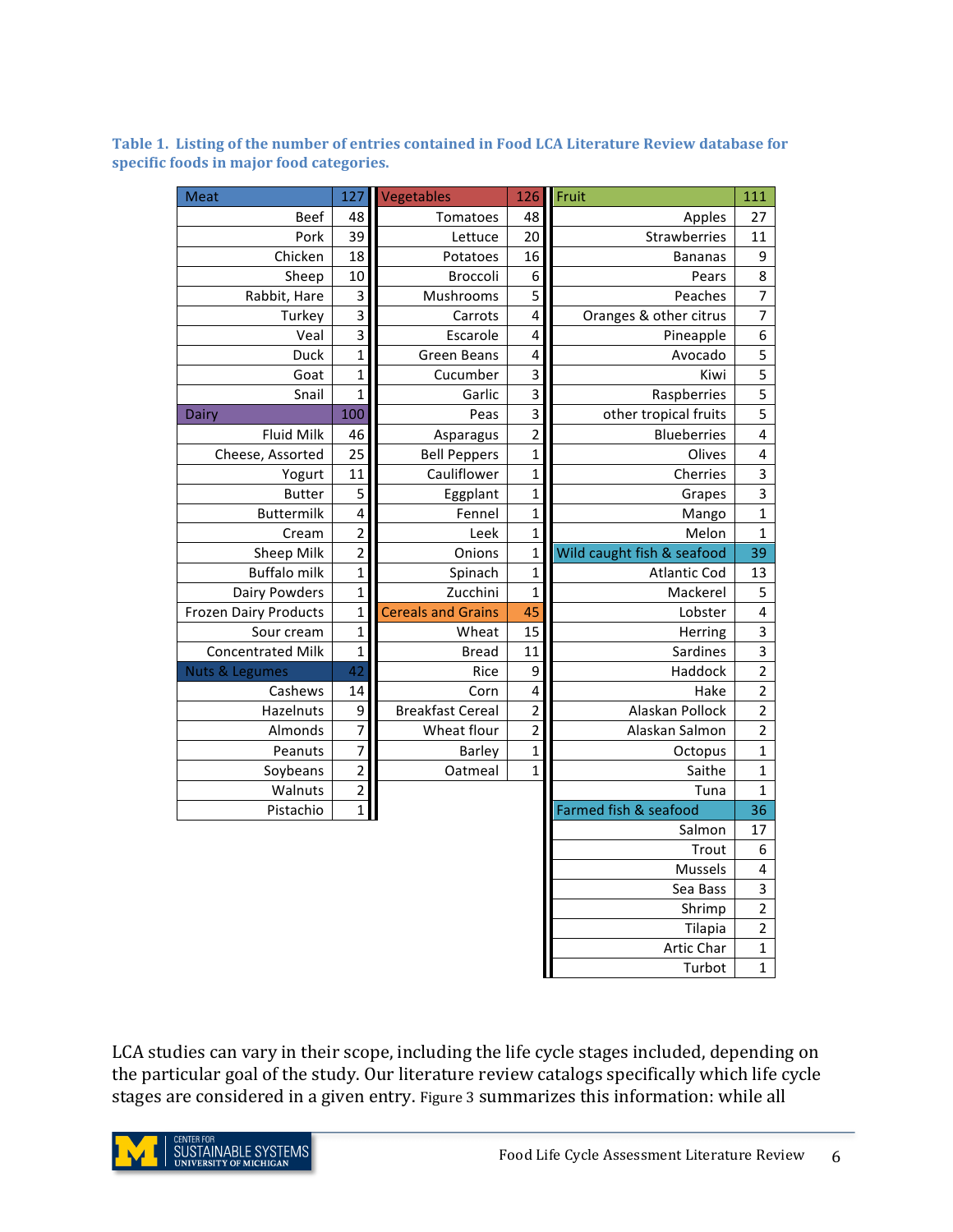entries considered some form of agricultural production in order to be included in the catalog, only  $60\%$  of the entries accounted for processing of farm gate commodities,  $27\%$ followed those products through to retail stages, and  $7\%$  included use (consumption) stages of household storage and/or preparation & cooking. Typically, if a successive stage is included, transportation to that stage is accounted for in the LCA.



Figure 3. Demonstration of the life cycle stages considered in entries contained in Food LCA Literature Review database.

LCA studies also vary in the environmental impact categories evaluated, depending on the goal of the study, but also often on the availability of data. As can be seen in Table 2, global warming potential (greenhouse gas emissions) is the most common environmental indicator evaluated in food LCA studies. In LCA studies of typical industrial processes, combustion of fossil fuels drives not only cumulative energy demand, but also global warming potential and acidification potential; these indicators therefore tend to track one another. Since agricultural production can involve significant greenhouse gas emissions from non-fossil fuel sources, such as methane from enteric fermentation and manure handling or nitrous oxide emissions from fertilized soils, performance in one impact category is not always a good predictor of other categories.

Table 2. Popularity of environmental impact categories among entries contained in the Food LCA **Literature Review database.**

| 37% |
|-----|
| 97% |
| 34% |
| 32% |
| 18% |
| 29% |
| 8%  |
| 8%  |
| 5%  |
| 4%  |
|     |

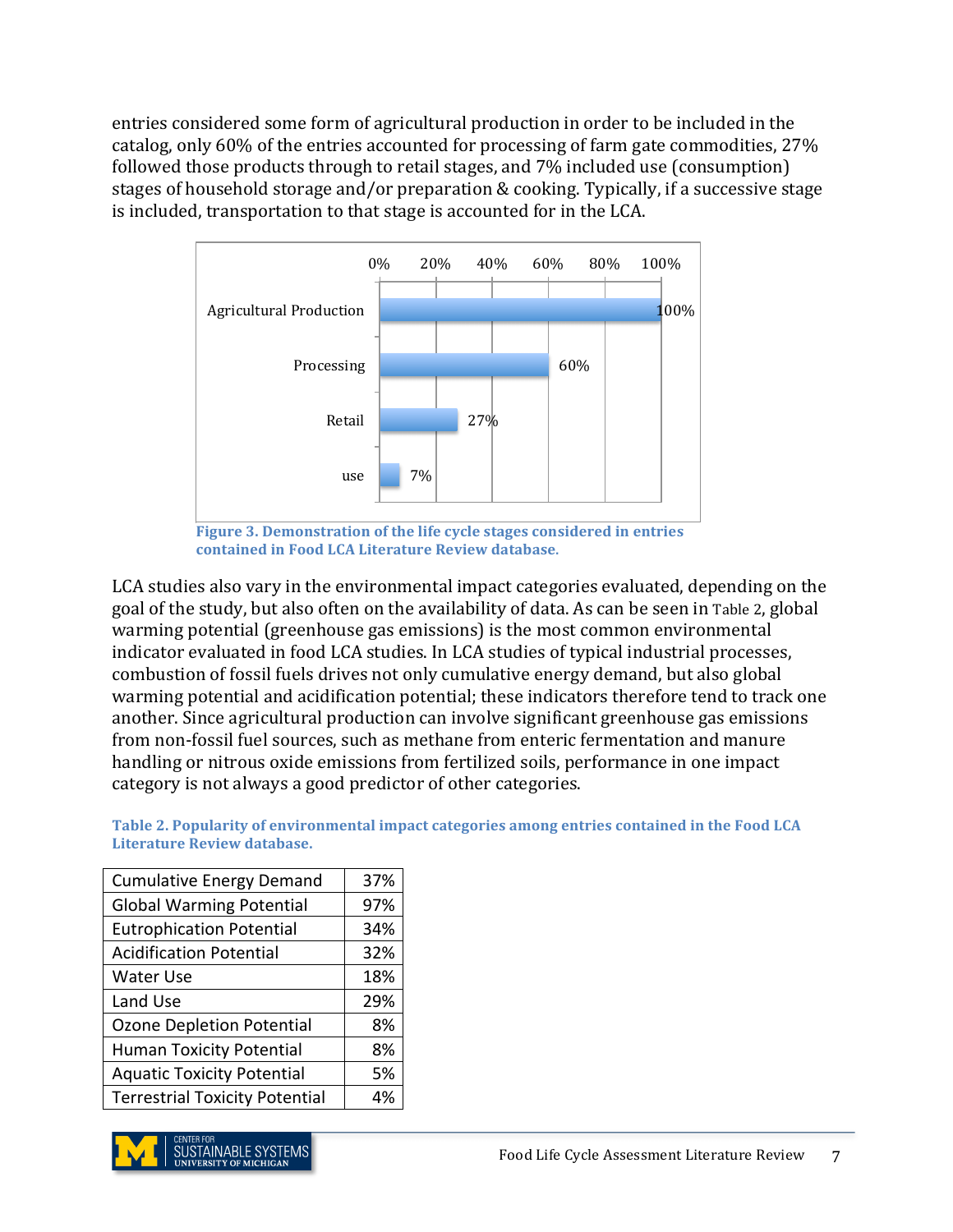

Figure 4. Country of agricultural production for entries contained in the Food LCA Literature Review **database.**

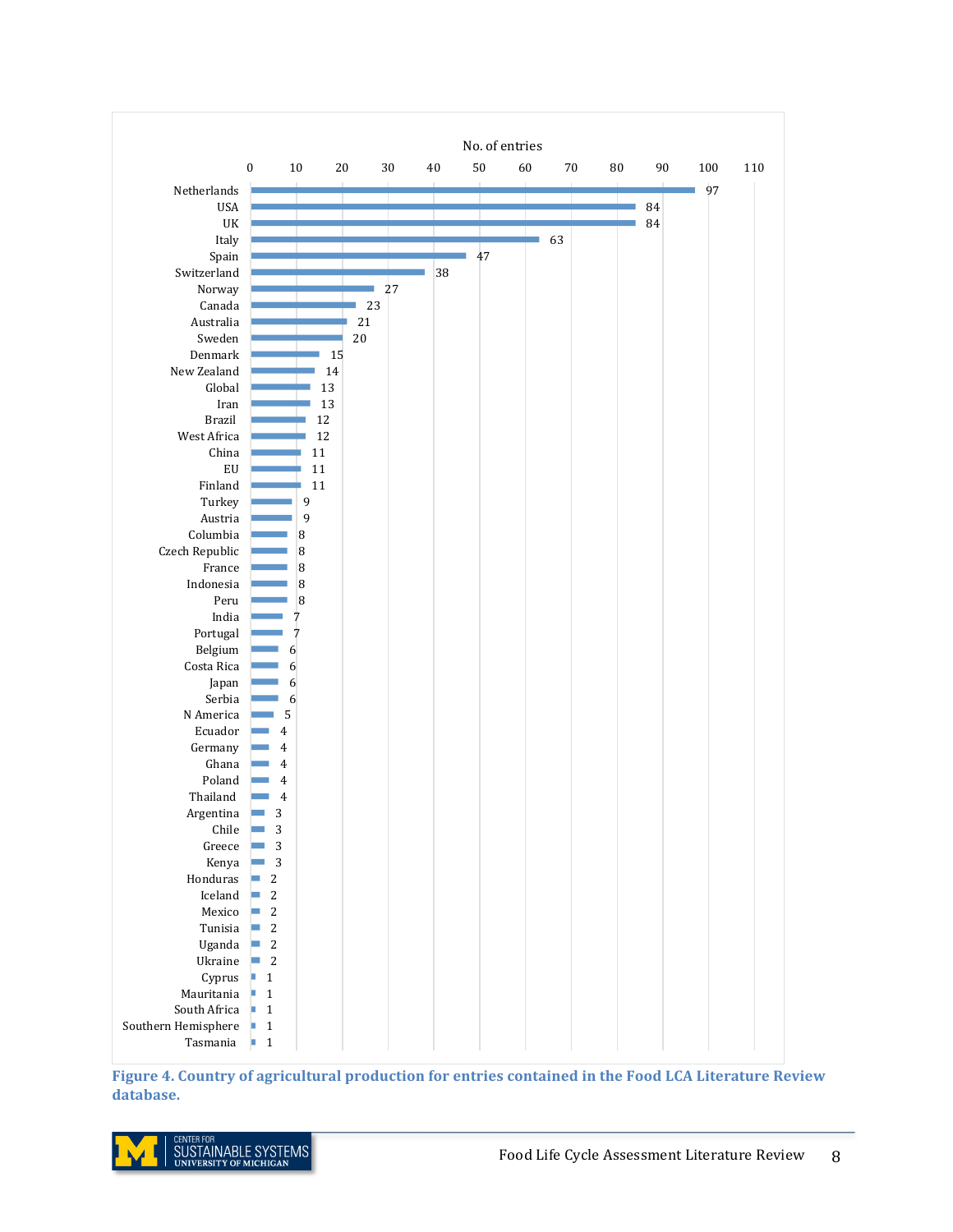Figure 4 demonstrates the diversity of countries for which food production has been evaluated via LCA. Northern Europe has dominated much of the food LCA research over the past two decades, but a number of U.S. based studies have arisen in recent years. The extent to which these U.S. studies focus on particular regions in the U.S. is shown in Figure 5. We were unable to identify LCA studies focused on food production within the Pacific Northwest.

Further characterization of the *documents* cataloged reveals an increasing number of food LCA studies over the past decade (Figure 6) and a dominance of peer reviewed journal articles (Figure 7). While other important report types from governmental entities, industry, and NGOs were included, the large majority of peer reviewed journal articles adds a certain level of quality assurance.



**Figure 5. Regional distribution of U.S. based food LCA entries identified in the Food LCA Literature Review database.**

We found that 43% of the *documents* cataloged make comparisons between production (or other life cycle) strategies or methods. These comparisons, for example, may be between conventional and organic production methods, between flow-through and recirculation aquaculture systems, or may consider local production relative to import from a distant production region.

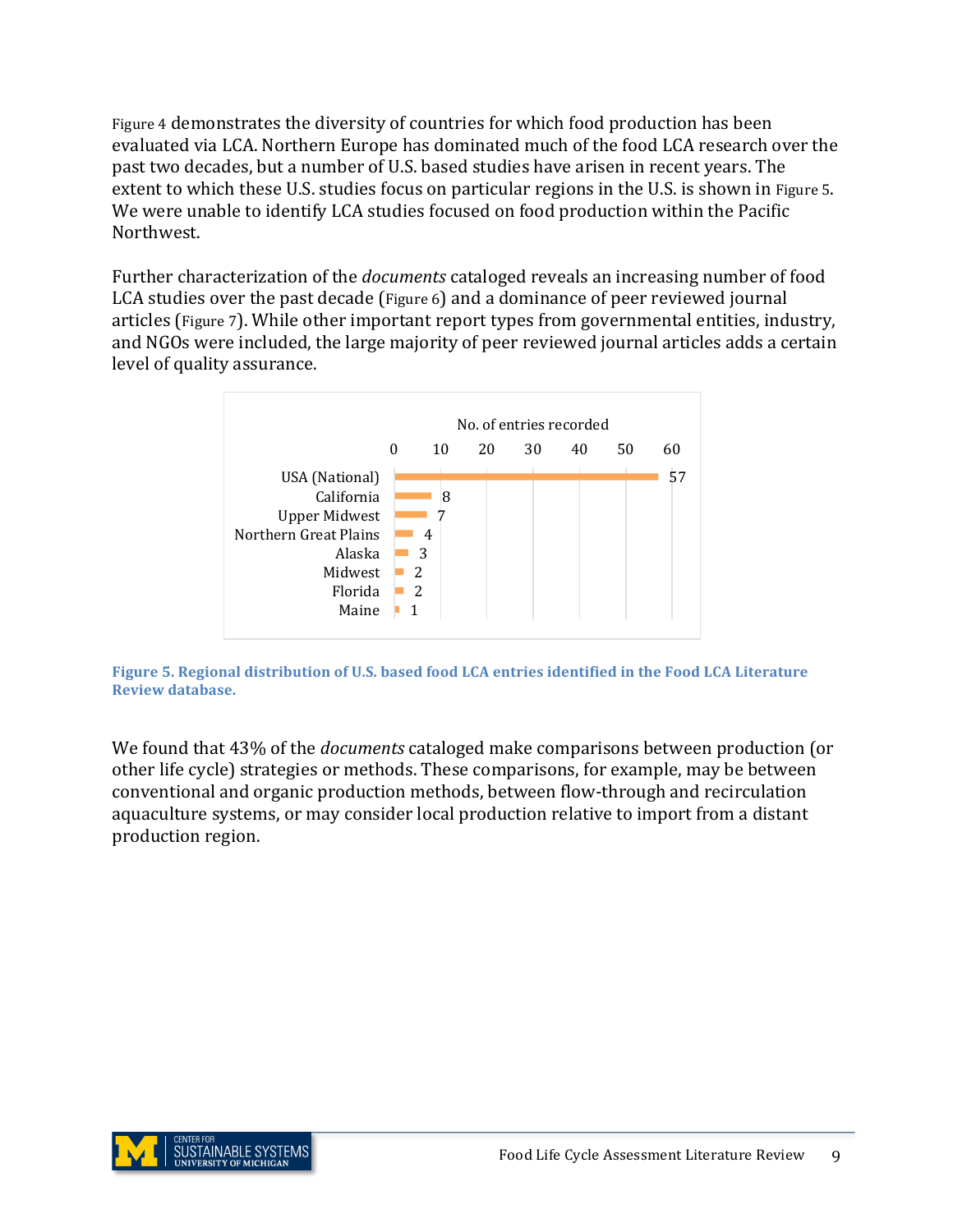

**Figure 6. Distribution of the year of publication for documents cataloged in the Food LCA Literature Review database.**





#### **3. Conclusions**

The past decade has seen a great upsurge in the environmental footprinting of foods using life cycle assessment methods. When the Center for Sustainable Systems began work in this area in the early 2000s, examples of LCA studies of food were extremely limited. Today, the quantity and quality of completed assessments are such that they are being used in a wide range of applications from improving production practices to on-package Product

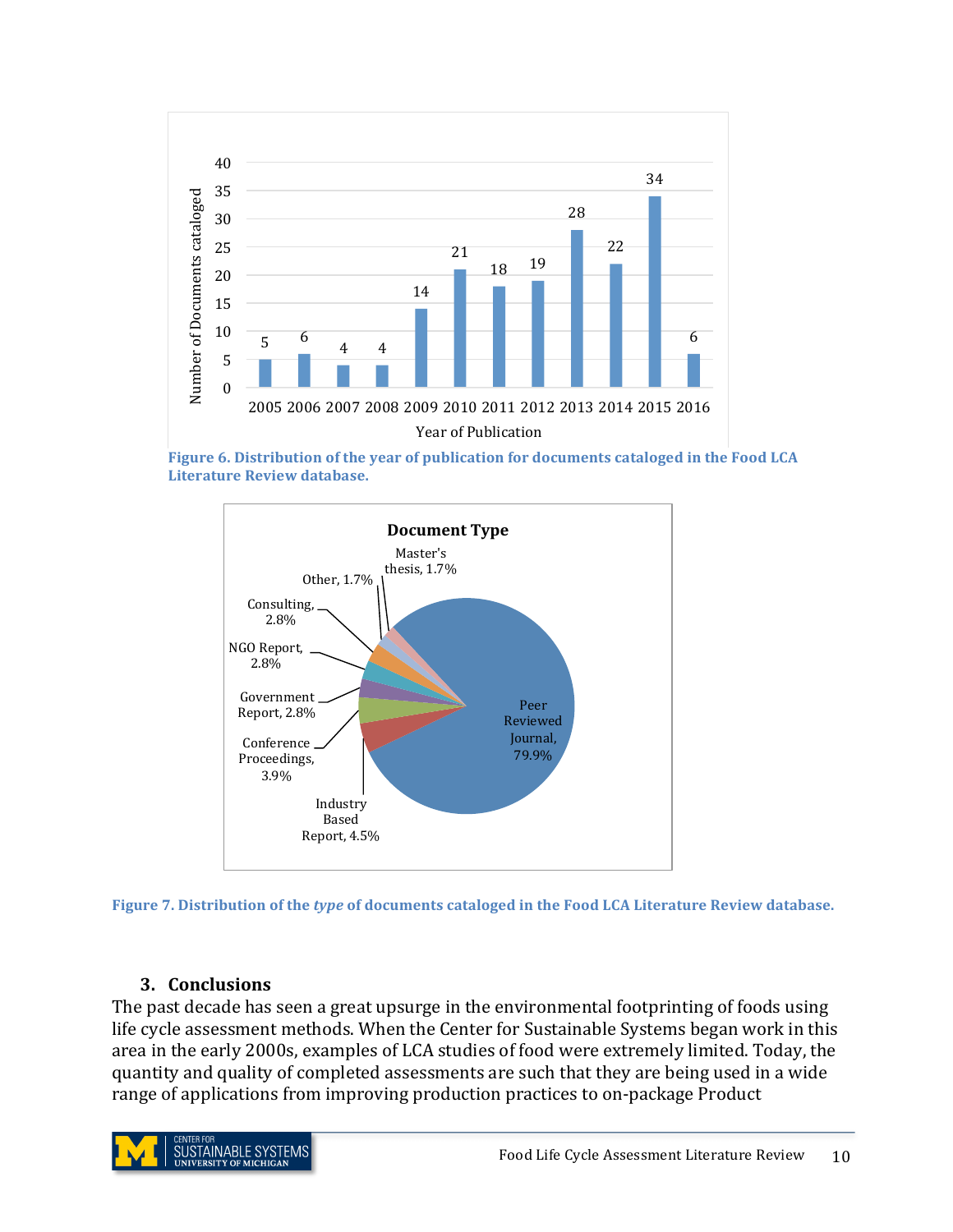Environmental Footprint declarations (predominantly in Europe). Still, as this literature review demonstrates, there are limitations.

First, much of the work to date has focused on a limited number of crops and/or food types. For example, the great variety of fruits and vegetables grown around the world are not well represented in the current literature. Even some very common foods, such as onions, for example, have limited LCA data available. Second, much of the research to date has been conducted in a European context. While the number of U.S. studies is increasing, representation is still limited to a handful of foods, and the diverse geographies of the North American continent are poorly represented. Third, many of the studies identified in this literature review are "cradle to farm gate" assessments, meaning they only account for agricultural production. While this may be anecdotally justified as agricultural production often dominates the impacts of full life cycle studies, it nonetheless represents a limitation in considering the impacts of the food system as a whole. Fourth, many studies focus solely on greenhouse gas emissions, with other important environmental impact indicators such as eutrophication, water use, and land use being far less common. This is likely due to the fact that eutrophication, water use and land use impacts in particular are felt locally and require more specific data to be meaningful, whereas greenhouse gas emissions are a global impact that can be more easily generalized. Despite lesser popularity in LCA studies, these other impact categories are very important for food and agricultural sustainability, and there is real potential to shift impacts to other categories by focusing on a single impact.

Despite these caveats, there are many conclusions from the current literature in LCA that can inform food system stakeholders, including producers, consumers and policymakers, in implementing improvement strategies. Application of these findings in future tasks of this project will require careful and balanced consideration of a study's results alongside its research goal and scope.

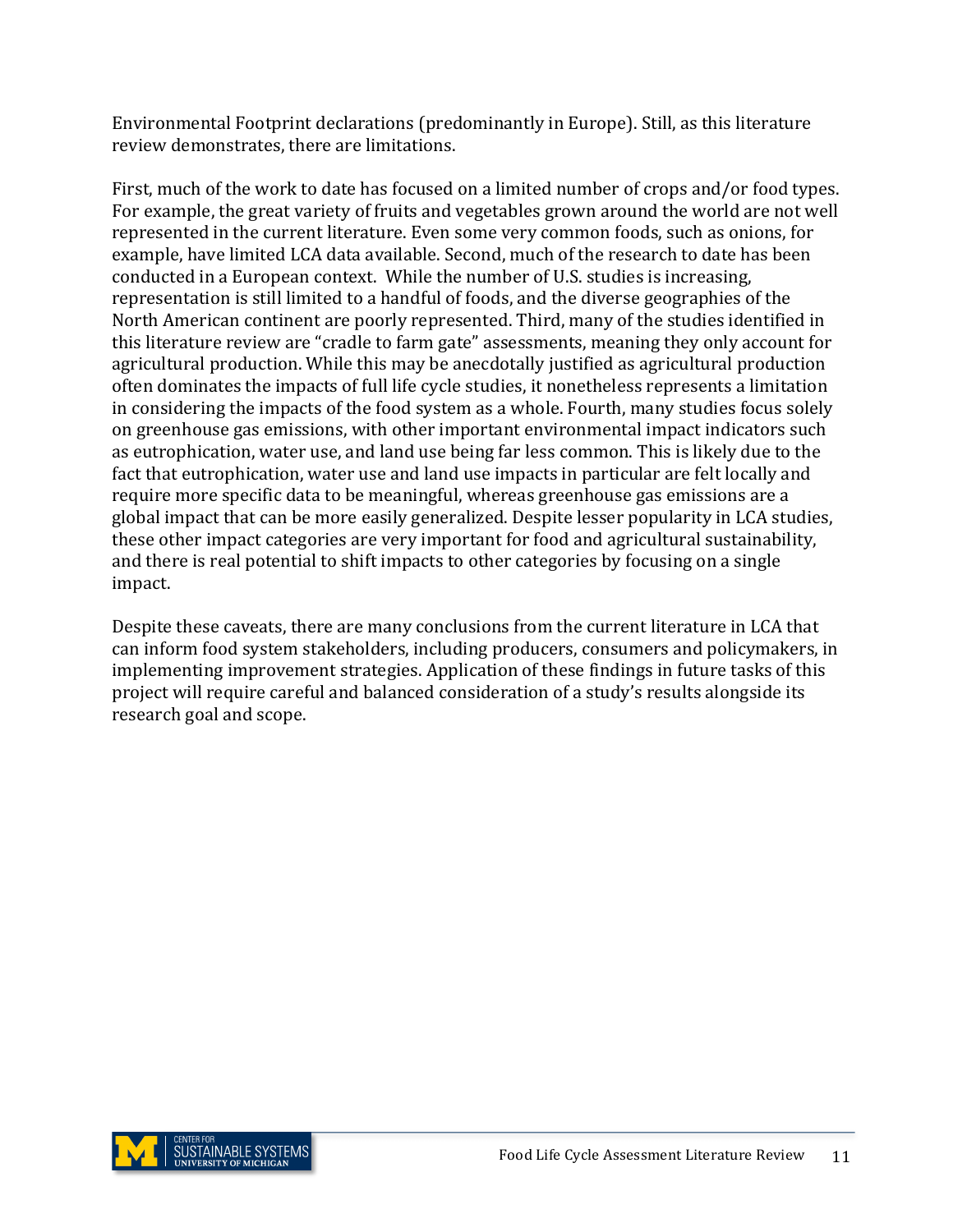### **Appendix A. Description of Fields in Food LCA Catalog**

The accompanied Excel spreadsheet ("Food LCA Lit Review DB 020216.xlsx") contains summary information of the Food LCA studies cataloged as part of this literature review. Rows within the spreadsheet represent individual "entries" which may be different foods or the same food in differing life cycle scenarios (e.g., different production practices, countries of origin, or distribution methods). The following descriptions of column categories are intended to aid in interpretation of information logged in the catalog.

| Column name                                    | description                                                                                                                                                                                                                                                                                                                                                                                                                                                                                                                                                                                                                                       |
|------------------------------------------------|---------------------------------------------------------------------------------------------------------------------------------------------------------------------------------------------------------------------------------------------------------------------------------------------------------------------------------------------------------------------------------------------------------------------------------------------------------------------------------------------------------------------------------------------------------------------------------------------------------------------------------------------------|
| Food entry                                     |                                                                                                                                                                                                                                                                                                                                                                                                                                                                                                                                                                                                                                                   |
| Food type                                      | Grouping foods into the following: beverages, cereals and grains, dairy, eggs, fish and<br>seafood, fruit, legumes and nuts, meat, meat substitutes, mixed dishes, oils and fats,<br>sweeteners, vegetables, other.                                                                                                                                                                                                                                                                                                                                                                                                                               |
| Specific food                                  | Food studied                                                                                                                                                                                                                                                                                                                                                                                                                                                                                                                                                                                                                                      |
| Food form                                      | Where appropriate, offers a description of the final food form: fresh, canned, frozen,<br>dried, cured or pickled, and other                                                                                                                                                                                                                                                                                                                                                                                                                                                                                                                      |
| Product or                                     | Text field offering additional descriptive information about the specific entry                                                                                                                                                                                                                                                                                                                                                                                                                                                                                                                                                                   |
| production specifics                           |                                                                                                                                                                                                                                                                                                                                                                                                                                                                                                                                                                                                                                                   |
| Compares                                       | Yes/no field identifying whether the entry was compared against other                                                                                                                                                                                                                                                                                                                                                                                                                                                                                                                                                                             |
| production                                     | production/distribution scenarios within the given LCA study                                                                                                                                                                                                                                                                                                                                                                                                                                                                                                                                                                                      |
| strategies/methods?                            |                                                                                                                                                                                                                                                                                                                                                                                                                                                                                                                                                                                                                                                   |
| Country of origin                              | Indicates the country of production of the FOOD in question, NOT the document                                                                                                                                                                                                                                                                                                                                                                                                                                                                                                                                                                     |
| Citation                                       |                                                                                                                                                                                                                                                                                                                                                                                                                                                                                                                                                                                                                                                   |
| year                                           | Indicates year of document publication                                                                                                                                                                                                                                                                                                                                                                                                                                                                                                                                                                                                            |
| authors                                        | Full listing of author names, typically with symbolic reference to affiliation column                                                                                                                                                                                                                                                                                                                                                                                                                                                                                                                                                             |
| Author affiliations                            | Listing of author affiliations as indicated in document                                                                                                                                                                                                                                                                                                                                                                                                                                                                                                                                                                                           |
| Source type                                    | Peer reviewed journal, conference proceedings, government report, industry based<br>report, NGO report, database, other.                                                                                                                                                                                                                                                                                                                                                                                                                                                                                                                          |
| Bibliographic                                  | Complete citation for document retrieval                                                                                                                                                                                                                                                                                                                                                                                                                                                                                                                                                                                                          |
| citation                                       |                                                                                                                                                                                                                                                                                                                                                                                                                                                                                                                                                                                                                                                   |
| DOI or URL                                     | DOI="digital object identifier", and is a unique serial code to identify a specific journal<br>article online. The DOI can simply be copied into Google Scholar or other literature<br>database to link with the article online. For other document types, a URL is included.                                                                                                                                                                                                                                                                                                                                                                     |
| Life cycle stages included (all yes/no fields) |                                                                                                                                                                                                                                                                                                                                                                                                                                                                                                                                                                                                                                                   |
| Agricultural<br>production                     | Does the LCA boundary include agricultural production? Note that different aspects of<br>agricultural production that could or could not be includes are not further specified<br>here. In the case of wild caught seafood, this refers to the fishing stage.                                                                                                                                                                                                                                                                                                                                                                                     |
| LU/LUC                                         | Does the study include land use and/or land use change as part of its greenhouse gas<br>emissions (GHGE) inventory? While technically not a life cycle stage, this controversial<br>topic is important to note in LCA studies of food/agriculture. Some studies consider<br>the GHGE impact of changes in land use (e.g., deforestation for agricultural purposes),<br>especially when food/feed crops are sourced from South America where market<br>forces are turning rainforest into cropland. While certainly relevant, this can have a<br>significant influence on results and should be considered when making broader<br>generalizations. |
| Transport: farm to<br>processing               | Does the study account for transport from farm gate to processing facility?                                                                                                                                                                                                                                                                                                                                                                                                                                                                                                                                                                       |
| Processing                                     | Is some aspect of processing beyond farm gate commodity accounted for in LCA?                                                                                                                                                                                                                                                                                                                                                                                                                                                                                                                                                                     |
| Packaging                                      | Does the LCA study account for packaging materials?                                                                                                                                                                                                                                                                                                                                                                                                                                                                                                                                                                                               |
| Transport:                                     | Is a transport stage from the processor to retail or distribution hub included?                                                                                                                                                                                                                                                                                                                                                                                                                                                                                                                                                                   |
| processing to                                  |                                                                                                                                                                                                                                                                                                                                                                                                                                                                                                                                                                                                                                                   |

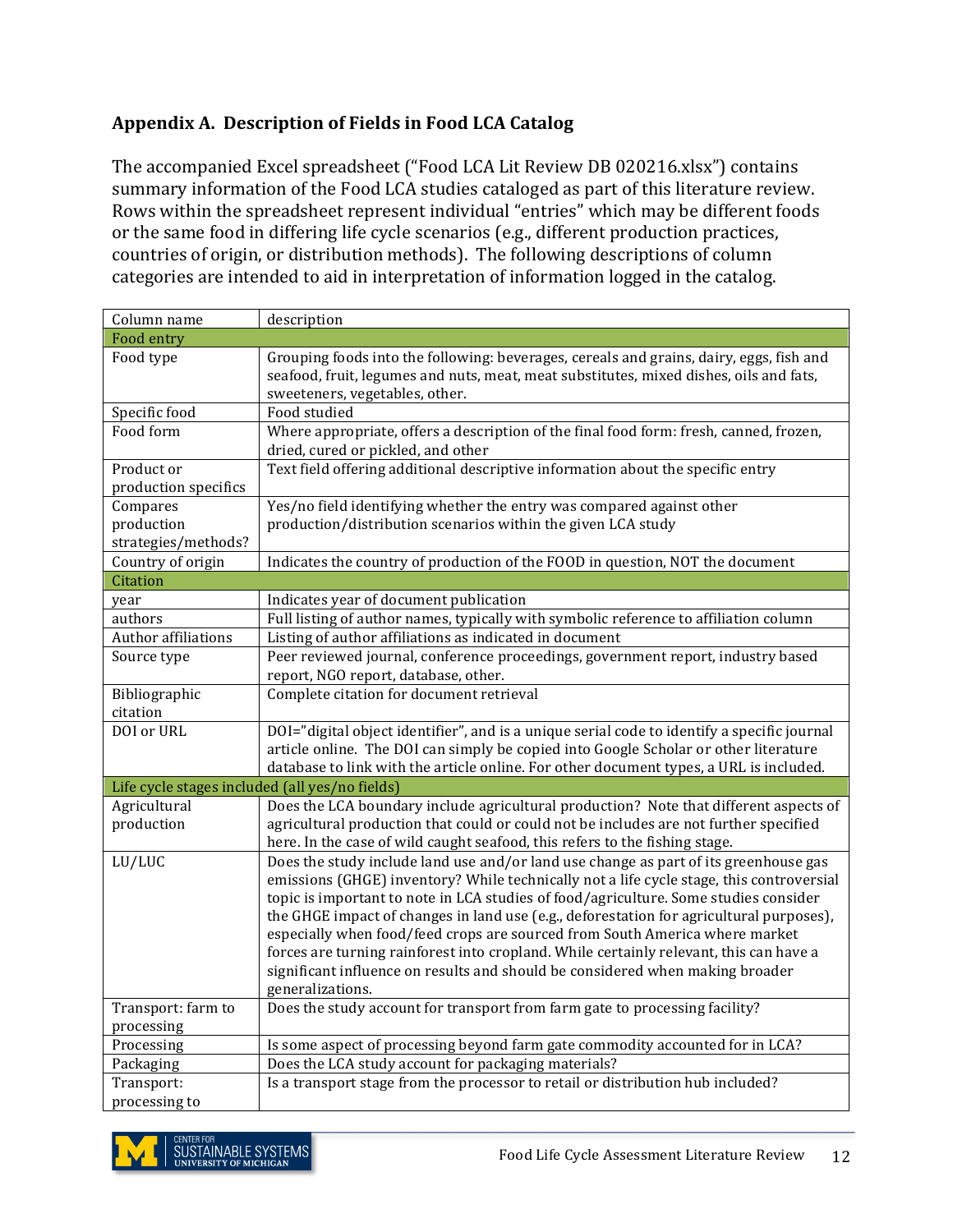| retailer or                          |                                                                                                                                         |
|--------------------------------------|-----------------------------------------------------------------------------------------------------------------------------------------|
| distribution hub                     |                                                                                                                                         |
| retail                               | Are energy use and emissions associated with retailing the food product included?                                                       |
| Transport: retail to                 | Does the study account for transport by the consumer from the point of purchase to                                                      |
| consumer                             | the home or point of consumption?                                                                                                       |
| Household storage                    | Is refrigeration or other storage in the home accounted for?                                                                            |
| Prep and cooking                     | Does the study include impacts due to preparation or cooking of the food for                                                            |
|                                      | consumption purposes?                                                                                                                   |
| dishwashing                          | Does the study include the impacts of dishwashing associated with consuming the                                                         |
|                                      | food in question?                                                                                                                       |
| Capital goods                        | Often, the production of capital goods (e.g., tractors, barns, processing machinery or                                                  |
|                                      | facilities) are excluded from food LCA studies because they have proven to be                                                           |
|                                      | negligible contributors. Some studies, however, choose to include the manufacture of                                                    |
|                                      | these capital goods. This field is checked "yes" if production of major capital goods                                                   |
|                                      | have been included at some life cycle stage                                                                                             |
| other                                | A catch-all field for other relevant life cycle stages not captured in previous fields                                                  |
| Life cycle stages:                   | A text field offering additional relevant information about the life cycle stages covered                                               |
| notes                                | or caveats of the study in question.                                                                                                    |
| Food waste                           | Food LCAs that cover cradle to grave impacts may account for wastage of the food                                                        |
| included?                            | product in question along the product chain (e.g., at retail or consumer stages). Such                                                  |
|                                      | wastage increases the impact per unit of food consumed. This is a yes/no field<br>indicating whether such food waste is accounted.      |
| Results at                           | Some studies present results such that the impacts of intermediary life cycle stages                                                    |
| intermediary                         | can be ascertained, whereas others may present only overall results. This yes/no field                                                  |
| stages?                              | indicates whether results at intermediary stages are available.                                                                         |
| Reported functional                  | The functional unit of an LCA study is the relative basis on which the results are                                                      |
| unit                                 | presented. Choice of functional unit is particularly important when comparing                                                           |
|                                      |                                                                                                                                         |
|                                      |                                                                                                                                         |
|                                      | impacts of different systems. Ideally, the choice of functional unit reflects the ultimate                                              |
|                                      | "function" of the system in question. Given the complexity of food "function", a mass or<br>volume based functional unit is often used. |
| Environmental impact categories      |                                                                                                                                         |
| Cumulative energy                    | Yes/no whether study reports on this impact category.                                                                                   |
| demand                               |                                                                                                                                         |
| Greenhouse gas                       | Yes/no whether study reports on this impact category.                                                                                   |
| emissions                            |                                                                                                                                         |
| Water use                            | Yes/no whether study reports on this impact category.                                                                                   |
| Land use                             | Yes/no whether study reports on this impact category.                                                                                   |
| Freshwater                           | Yes/no whether study reports on this impact category.                                                                                   |
| eutrophication                       |                                                                                                                                         |
| potential                            |                                                                                                                                         |
| Marine                               | Yes/no whether study reports on this impact category.                                                                                   |
| eutrophication                       |                                                                                                                                         |
| potential                            |                                                                                                                                         |
| Acidification                        | Yes/no whether study reports on this impact category.                                                                                   |
| potential                            |                                                                                                                                         |
| Ozone depletion                      | Yes/no whether study reports on this impact category.                                                                                   |
| potential                            |                                                                                                                                         |
| Abiotic depletion                    | Yes/no whether study reports on this impact category.                                                                                   |
| potential                            |                                                                                                                                         |
| Human toxicity                       | Yes/no whether study reports on this impact category.                                                                                   |
| Freshwater eco-                      | Yes/no whether study reports on this impact category.                                                                                   |
| toxicity                             |                                                                                                                                         |
| Photochemical<br>oxidation potential | Yes/no whether study reports on this impact category.                                                                                   |

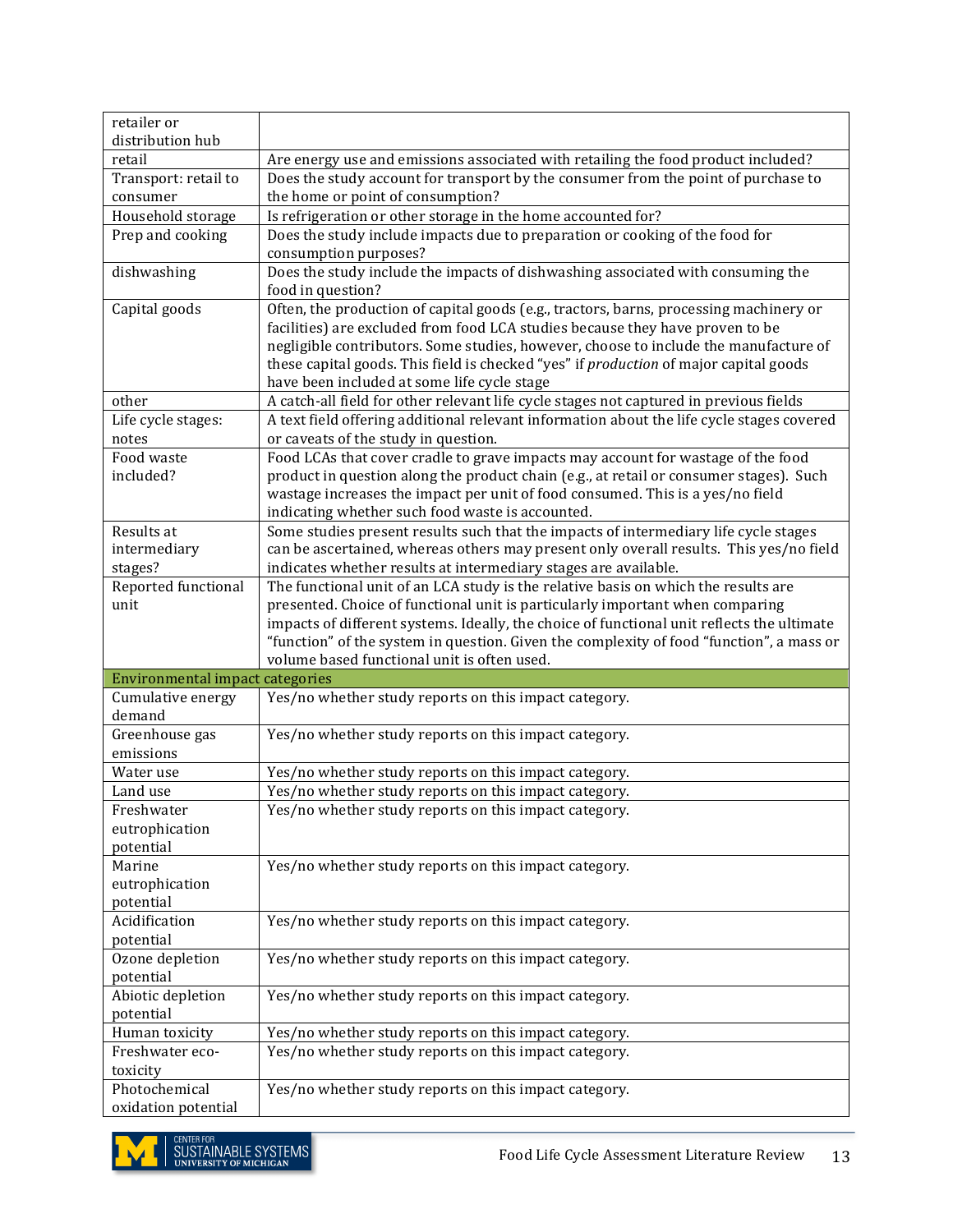| Marine eco-toxicity | Yes/no whether study reports on this impact category. |
|---------------------|-------------------------------------------------------|
| Terrestrial eco-    | Yes/no whether study reports on this impact category. |
| toxicity            |                                                       |